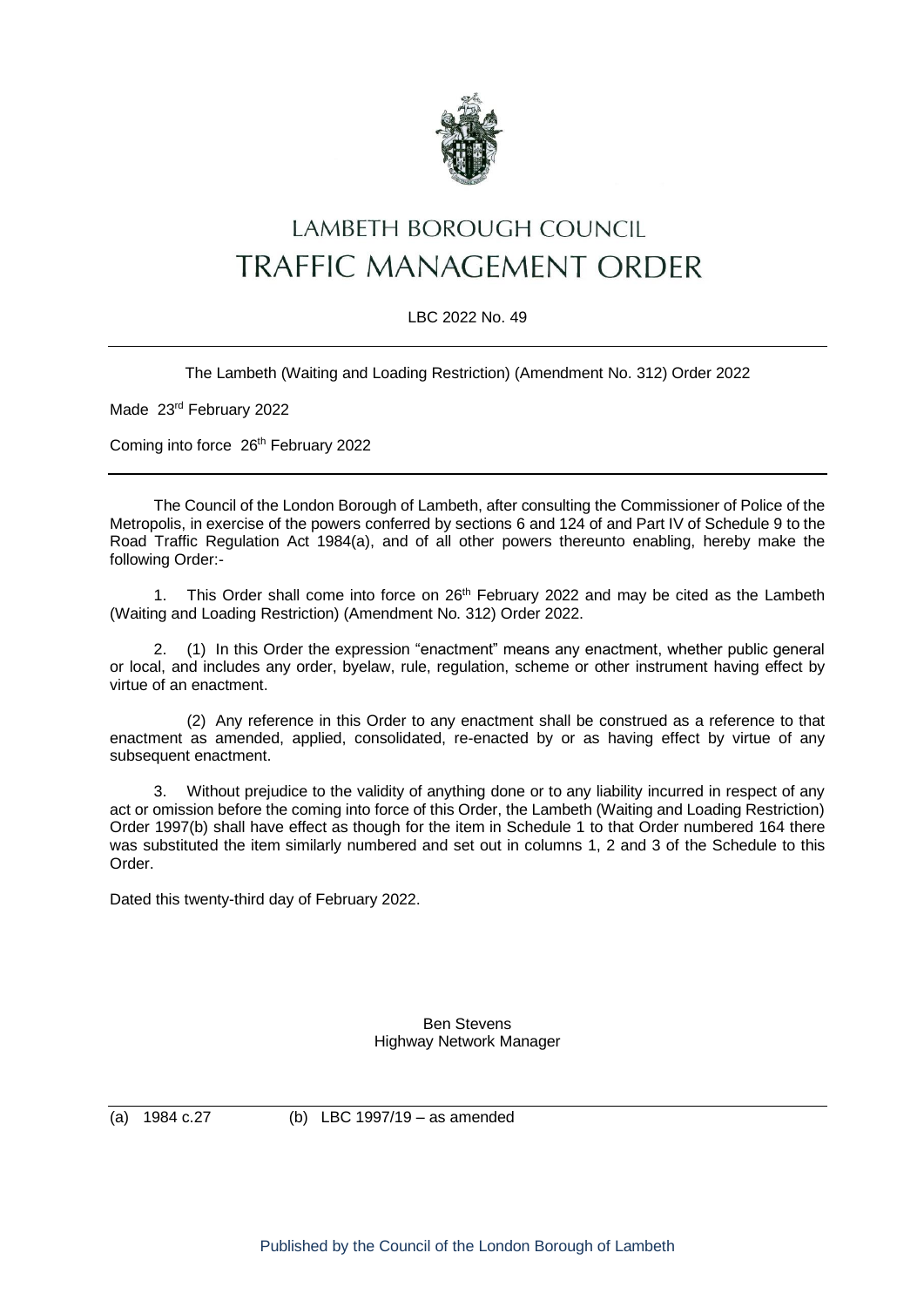## **SCHEDULE**

|      | 2                                                                                                                                                                                                                                                                                                                                                                                                                                                                                                                      | 3           |
|------|------------------------------------------------------------------------------------------------------------------------------------------------------------------------------------------------------------------------------------------------------------------------------------------------------------------------------------------------------------------------------------------------------------------------------------------------------------------------------------------------------------------------|-------------|
| 164. | <b>HATFIELDS</b><br>the west side<br>between the north-western kerb-line of The Cut and a point 54.1 metres<br>(a)<br>north-west of that kerb-line;<br>between a point 10.5 metres south of the southern kerb-line of Roupell<br>(b)<br>Street and a point 13.3 metres north of the northern kerb-line of Roupell<br>Street:<br>so much as does not lie within the lengths of Hatfields specified in<br>(c)<br>paragraphs (a) to (d) of this item or within any length which is for the time<br>being a GLA Side Road. | Α<br>Α<br>м |